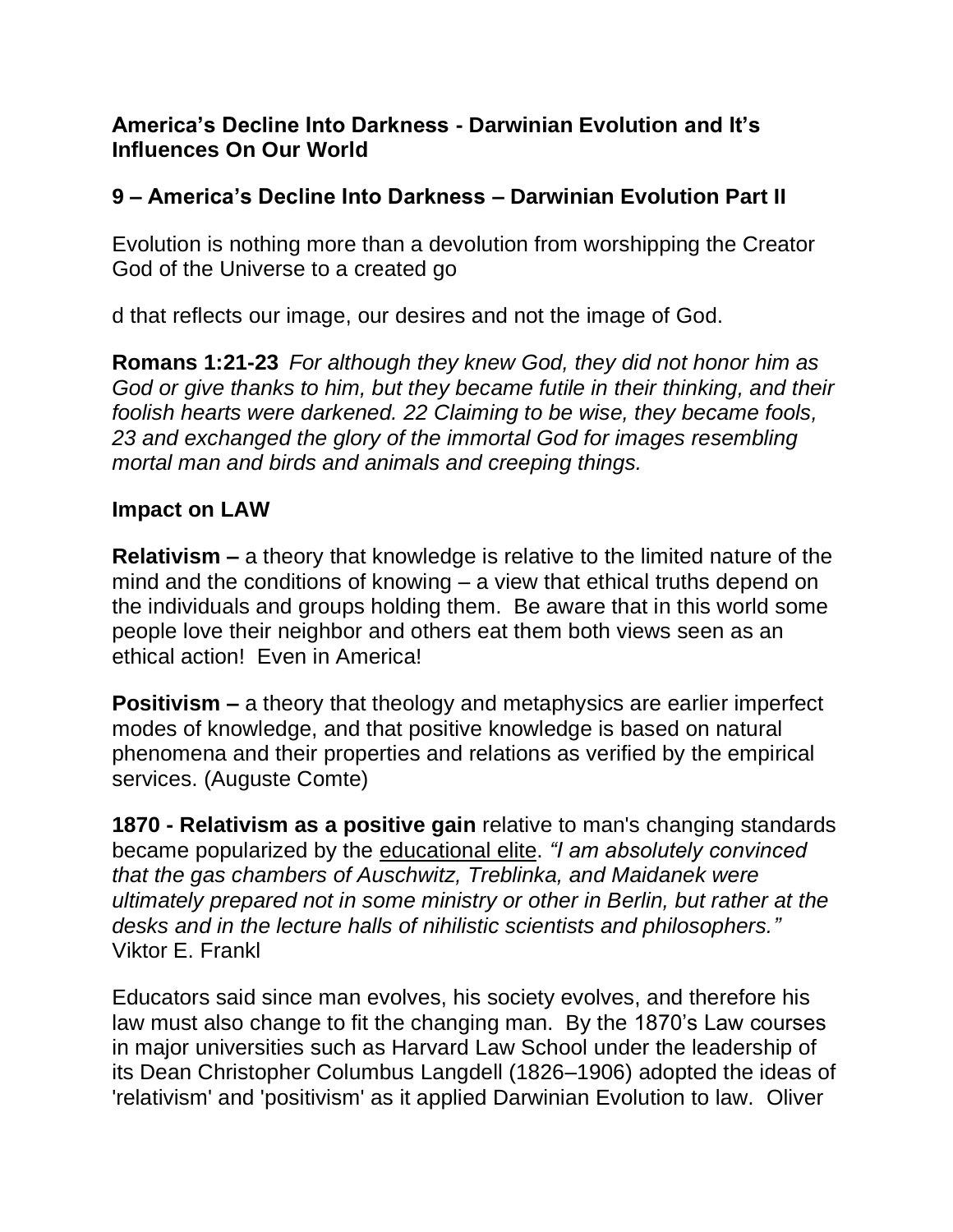Wendell Homes U.S. Supreme Court 1902-1935 accelerated the tread of interpreting the US Constitution, in accord with evolving social policy and by 1940, relative law or case law also called evolutionary law had replaced the absolute standard of original intent law as established by our Founding Fathers in the Constitution. We even began using case law from other nations and international organizations such as the UN. A quote of Supreme Court Justice Oliver Wendell Holmes; "I see no reason to attribute to man more significance in kind than that of a grain of sand."

Our Courts adopted this legal positivism and moral relativism always leading to the abandonment of moral absolutes—no standard of right or wrong for all people in all places.

In our country's founding Sir William Blackstone's Law Commentary was key in establishing the rule of law. By the late 1870's the absolute standards of Blackstone's Law Commentary which had been published in the 1760's had been discarded nearly everywhere. Blackstone based all understanding on God, and natural law that came forth from God, and man's government law as derived from nature that was created by God.

He believed in God, an absolute God, and he accepted an absolute system of law that like God did not change. The absolute system of Blackstone was discarded in favor of relative or situational law by 1940. Mankind is playing the fool again "doing what was right in his own eyes." Having no absolute standard leaves everyone to define his own ideas of what 'feels good' to him. This is how you get a country that sees partial birth and late term abortion as a right. This is how you get a U.S. Supreme Court Justice like Ruth Bader Ginsburg, who while serving as an attorney for the ACLU in 1977, wrote a paper, entitled "Sex Bias in the U.S. Code," for the U.S. Commission on Civil Rights. She argued that the legal age for sexual activity should be lowered to twelve years old. We all must understand that **CHILDREN ARE THE COURENCY OF THE GLOBAL ELITE!**

Yes, it seems like it all comes back to the desires of the heart driven by the Sex-Death Cult of Satan. As a nation we are not far away from legalizing incest, polyamory, pedophilia, bestiality, and we are already cannibalizing through our vaccine programs and food additives. **Leviticus 18:25** *and the land became unclean, so that I punished its iniquity, and the land vomited out its inhabitants.*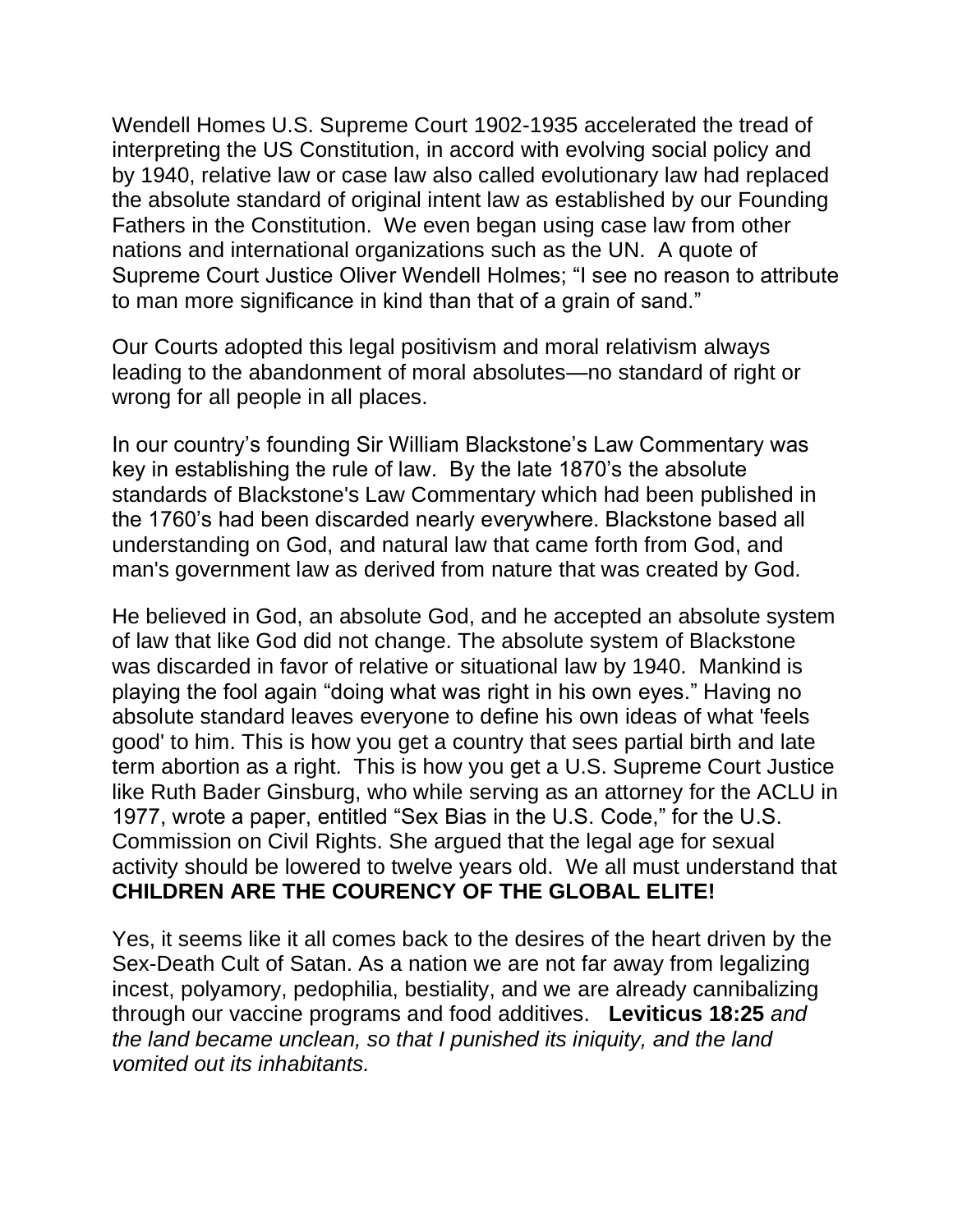# **Behavioral Sciences – Psychology and Sociology**

**Psychology (psyche) -** Darwinian Evolutionist influence on the behavioral science is seen in the theories and philosophies of Freud, B.F. Skinner, Carl Rogers, Jung, Adler. They were all entrenched in Darwinism leading modern psychology and other behavior sciences firmly based on evolutionary humanism as their framework for psychological interpretation replacing the soul with self.

**Freud** - "To demolish religion with psychoanalytic weapons had been on Freud's agenda for many years." Peter Gay, Biographer

"He [Freud] claimed that psychological disorders were the result of the unnatural repression of our naturally unholy and anti-social desires, and that some people just couldn't handle the repression….Therefore, neurotics are the only sane people because they react to unnatural frustration by training to reclaim their original, natural, asocial and amoral state. The result: the anti-social psychopath who kills without conscience is the most natural of all. The interesting effect of Freud's proclamation that evil is natural was the seemingly unintended consequence of making psychopathic insanity natural." Dr. Wicker

"Among these instinctual wishes are those of incest, cannibalism, and lust for killing." *The Future of an Illusion*

In the Scriptures Since the soul – the spiritual is our mind and heart

Throw in a little New Age pantheism and you have the modern Psychologist. These philosophies are firmly entrenched in our Seminaries as the church has moved away from theology and Sunday school to facilitators and counselors.

**Sociology –** (group Psychology). Auguste Comte is recognized as the father of sociology and he was a French positivist/atheist and a proponent of pre-Darwinian evolution. The law is this: that each of our leading conceptions – each branch of our knowledge – passes successively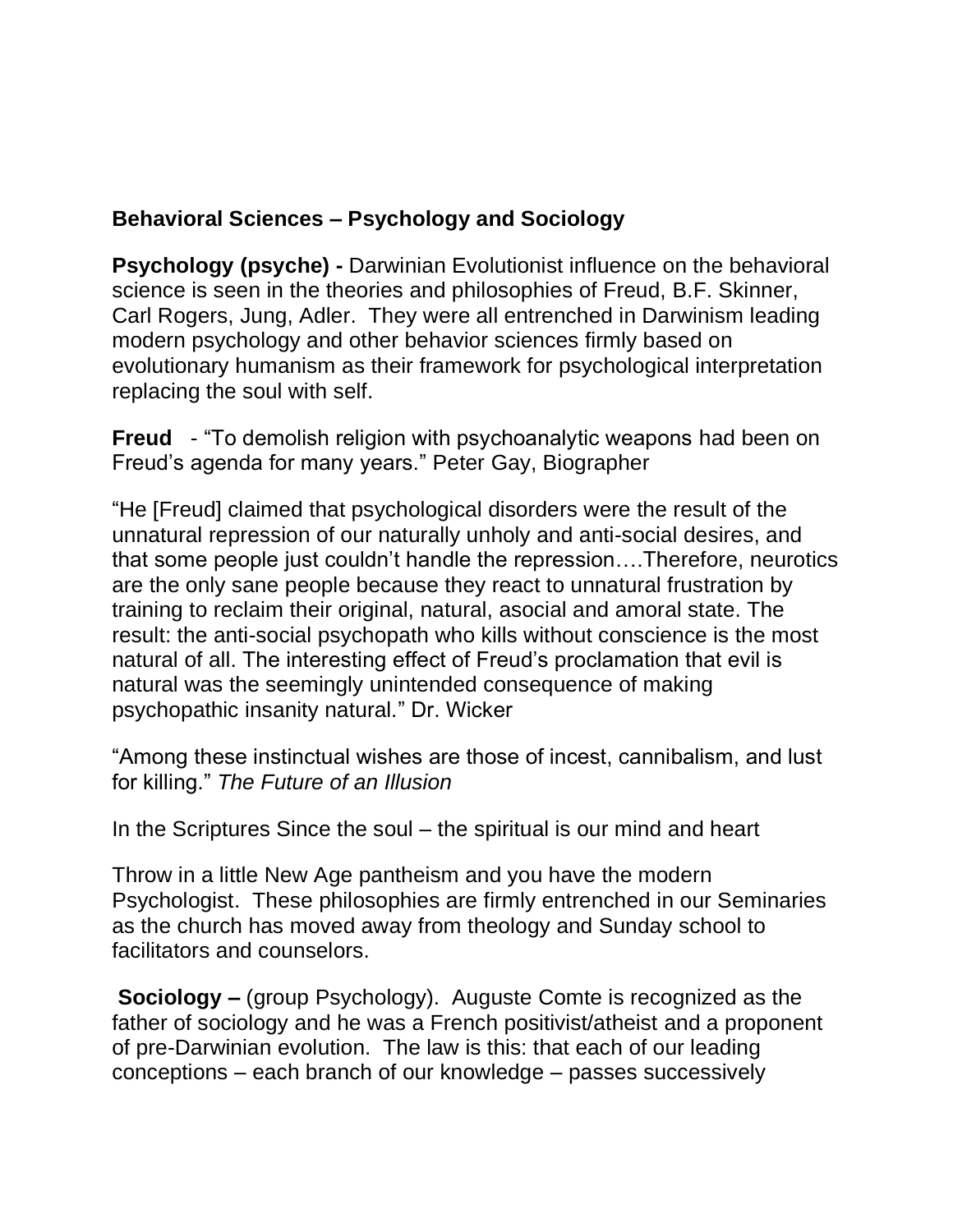through three different theoretical conditions: the Theological, or fictitious; the Metaphysical, or abstract; and the Scientific, or positive. A. Comte

His belief also in an all-powerful state to enforce the so-called "Religion of Humanity" greatly influenced Herbert Spencer who developed the concept of "social Darwinism," Karl Marx who developed the communist system (desired to dedicate his book Das Kapital to Darwin), and Thomas Huxley a major marketer of Darwinism in England and the United States and coined the phrase "survival of the fittest". Friedrich Nietzsche whom we have already mentioned developed the concept of the Superman using the Social Darwinian Evolutionary thinking.

In the late 19<sup>th</sup> century into the WWII a concept of Eugenics was prevalent among the educational and politically elite. Darwin's first cousin, Francis Galton, obsessed, as were many, by the implications of the "fittest," Galton set out in 1883 to study heredity from a mathematical viewpoint. He named his new science eugenics, from a Greek root meaning both "good in birth" and "noble in heredity." His stated goal was to improve the human race, by giving "the more suitable races or strains of blood a better chance of prevailing speedily over the less suitable." His unstated goal was to play God." Otto Scoot "Playing God"

Eugenics in North Carolina 10/6/14 – Reimbursements for survivors are now going out. Of course we see Hitler perfect this program with his belief he was helping the evolutionary process by killing off the so called undesirables. Thanks to Social Darwinism - "Survival of the Fittest," "Superman," "Super Race," Out of competition, power and violence, struggle, revolution, evolution comes Hitler, Lenin, Trotsky, Stalin, Mao Tse-tung, Pol Pot over 200,000 million people were exterminated in the name of Evolution and the ism's it birthed! Add the philosophy of Margaret Sanger and Planned Parenthood here in American with the other eugenic pro-abortion organizations around the world and we have 55 million killed in American and hundreds of millions more killed worldwide all thanks to the Darwinian Evolutionary religion! Charles Darwin said: "The support which I receive from Germany is my chief ground for hoping that our views will ultimately prevail." Dr. John West states in reference to WWI, "Social Darwinism was certainly one of the key issues that exerted a profound influence on German militarism before, during, and after the conflict." Adolf Hitler, who later set out to finish the work began in WW I: "The law of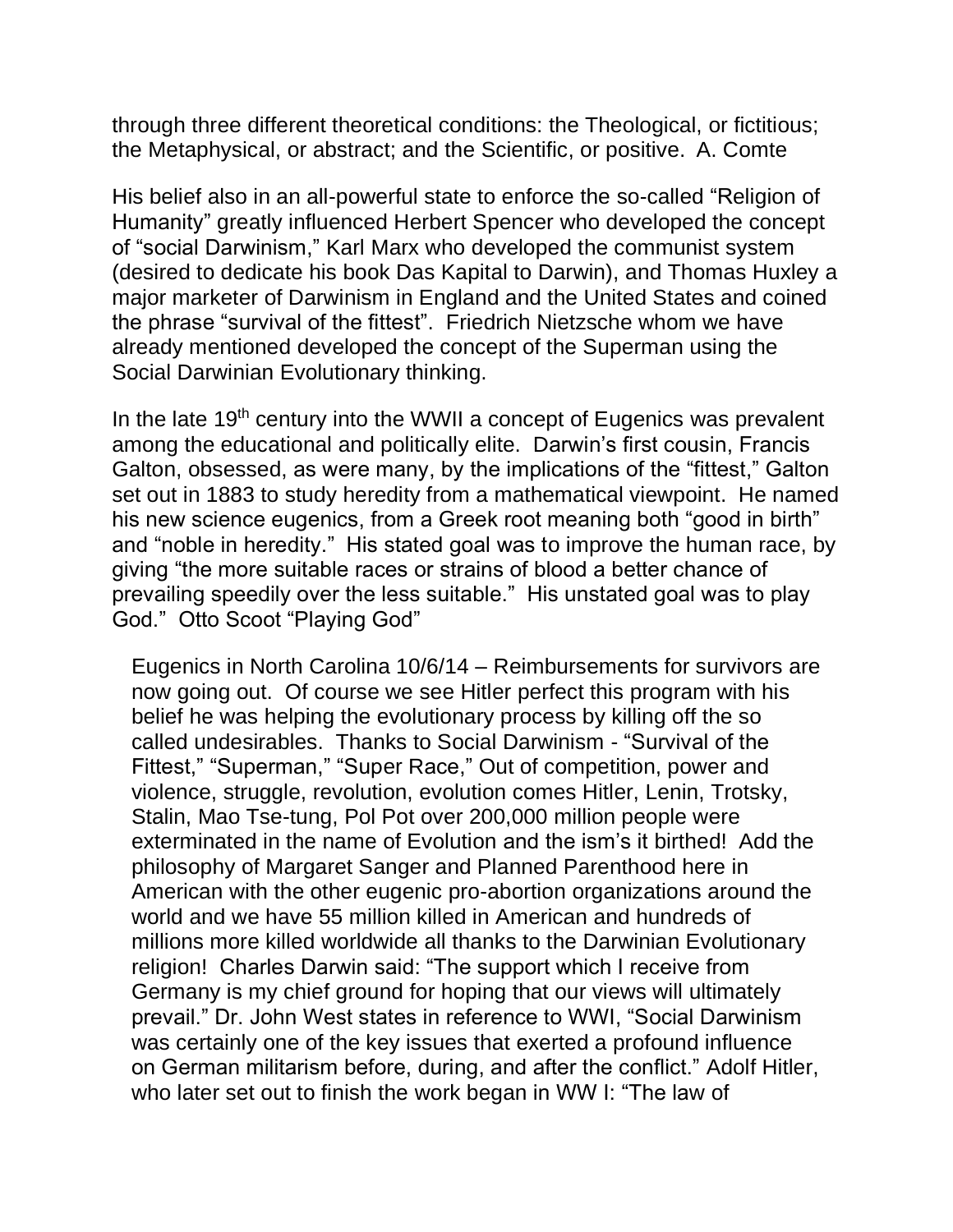selection exists in the world and the stronger and healthier has received from nature the right to live. Woe to anyone who is weak, who does not stand his ground! He may not expect help from anyone."

Sir Arthur Keith the leading atheist in Great Britain during WWII wrote over 20 books defending Evolution. He said this at the conclusion of WWII; "We have just witnessed for the first time in history a modern secular technology state which has based itself entirely on the principles of evolution."

He later said, "Let me say in conclusion I have come to this, the law of Christ is incompatible with the law of evolution as far as the law of evolution has worked heather too nay the two laws are at war with each other. The law of Christ can never prevail until the law of evolution is destroyed."

## **EDUCATION**

"Evolutionary Theory has been enshrined as the centerpiece of our educational system, and elaborate walls have been erected around it to protect it from unnecessary abuse." Jeremy Rifkin, Socialist.

Sir Julian Huxley, one of the world's leading evolutionists, head of UNESCO (United Nations Educational, Scientific and Cultural Organization), descendant of Thomas Huxley - Darwin's bulldog - said on a talk show, 'I suppose the reason we leaped at The Origin of Species was because the idea of God interfered with our sexual mores.'. azquotes.com

The first 106 of 108 schools in America were founded on the Christian faith. Look at this from the Rules and Precepts of Harvard University 1642 – #2. Let every Student be plainly instructed, and earnestly pressed to consider well, the main end of his life and studies is, to know God and Jesus Christ which is eternal life, John 17:3 and therefore to lay Christ in the bottom, as the only foundation for all sound knowledge and Learning. And seeing the Lord only gives wisdom, Let everyone seriously set himself by prayer in secret to seek it of him Proverbs 2, 3.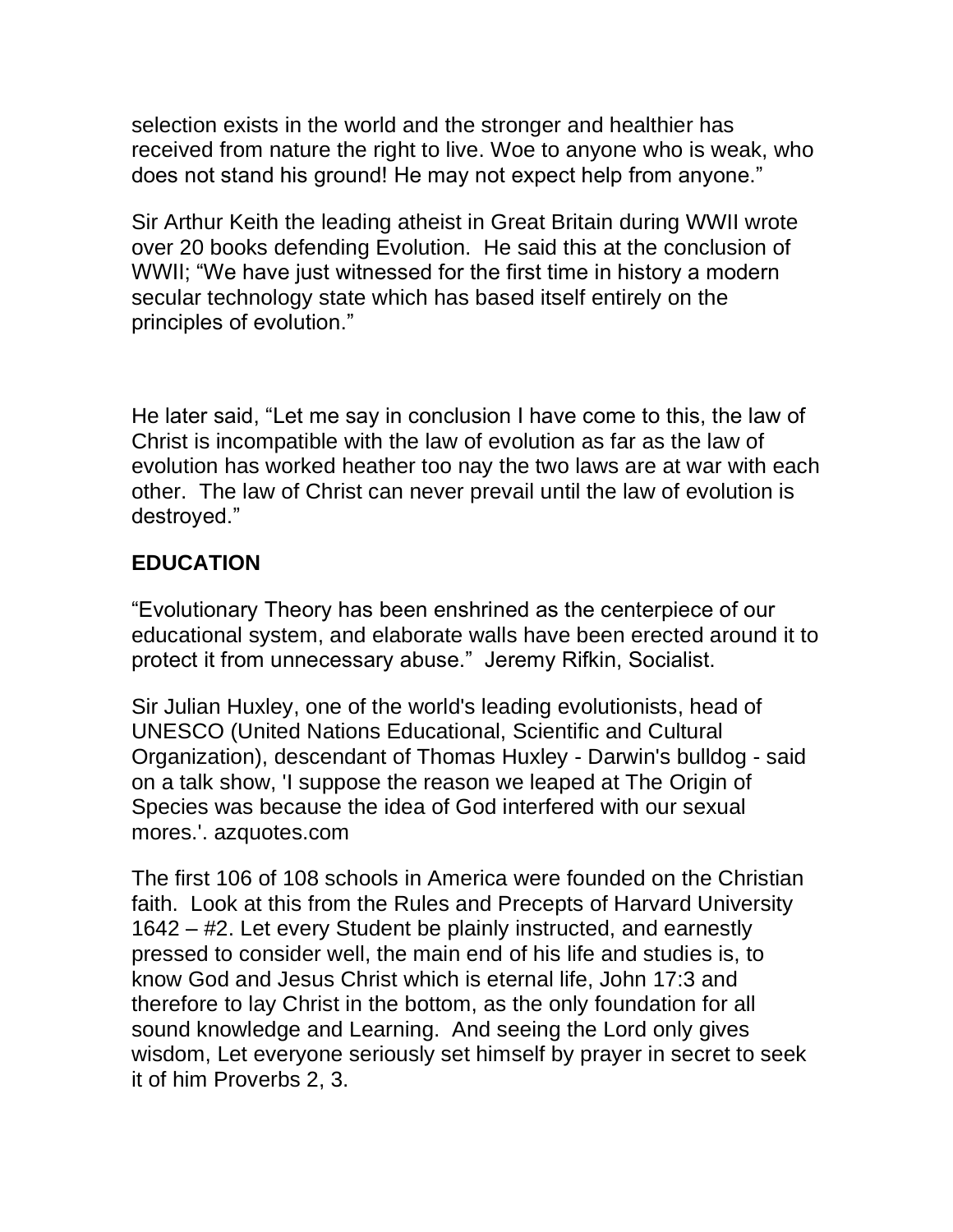In 1869 - Charles W. Eliot, President Harvard University and Unitarian hired John Fiske, Unitarian, to teach science and history specifically to introduce and popularize evolutionism in the Harvard curriculum. Asa Gray, Presbyterian Botanist helped in the transition by espousing Theistic Evolution as a valid option for Christians! Harvard, America's leading university became the example with most universities in the US following Harvard down the dark road of enshrining the teaching of Evolution!

John Dewey, the father of modern Progressive American Education Movement, "An absolute faith in science became the driving force behind the progressives…The most important idea that would influence the educators was that of evolution – the notion that man, through a process of natural selection, had evolved to his present state from a common animal ancestry. Evolution was as sharp a break with the Biblical view of creation as anyone could make, and it was quickly picked up by those anxious to disprove the validity of orthodox religion." Samuel Blumenfeld.

John Dewey, who traveled to Europe, China, and Turkey in the early nineteen thirties, saw a system without God - Communism. A system that saw the future built around absolute loyalty to the State and the exclusion of God. Upon his return to America, he helped author and did sign the Humanist Manifesto. Loyalty to the State vs. God!

In 1933, at the invitation of John Dewey many members of the Frankfurt School found refuge in America. Dewey successfully helped to place these Marxists at leading colleges and universities around the country. Dewey along with many radical Marxist in America targeted education and media as the means by which to instill their worldview into American culture.

"The Frankfurt School was directly connected to Karl Marx, Sigmund Freud, George Hegel and Friedrich Nietzsche. Dr. Lind writes: The Frankfurt School blended Marx with Freud, and later influences (some Fascist as well as Marxist) added linguistics to create "Critical Theory" and "deconstruction." These in turn greatly influenced education theory, and through institutions of higher education gave birth to what we now call "Political Correctness." The lineage is clear, and it is traceable right back to Karl Marx." Brannon Howse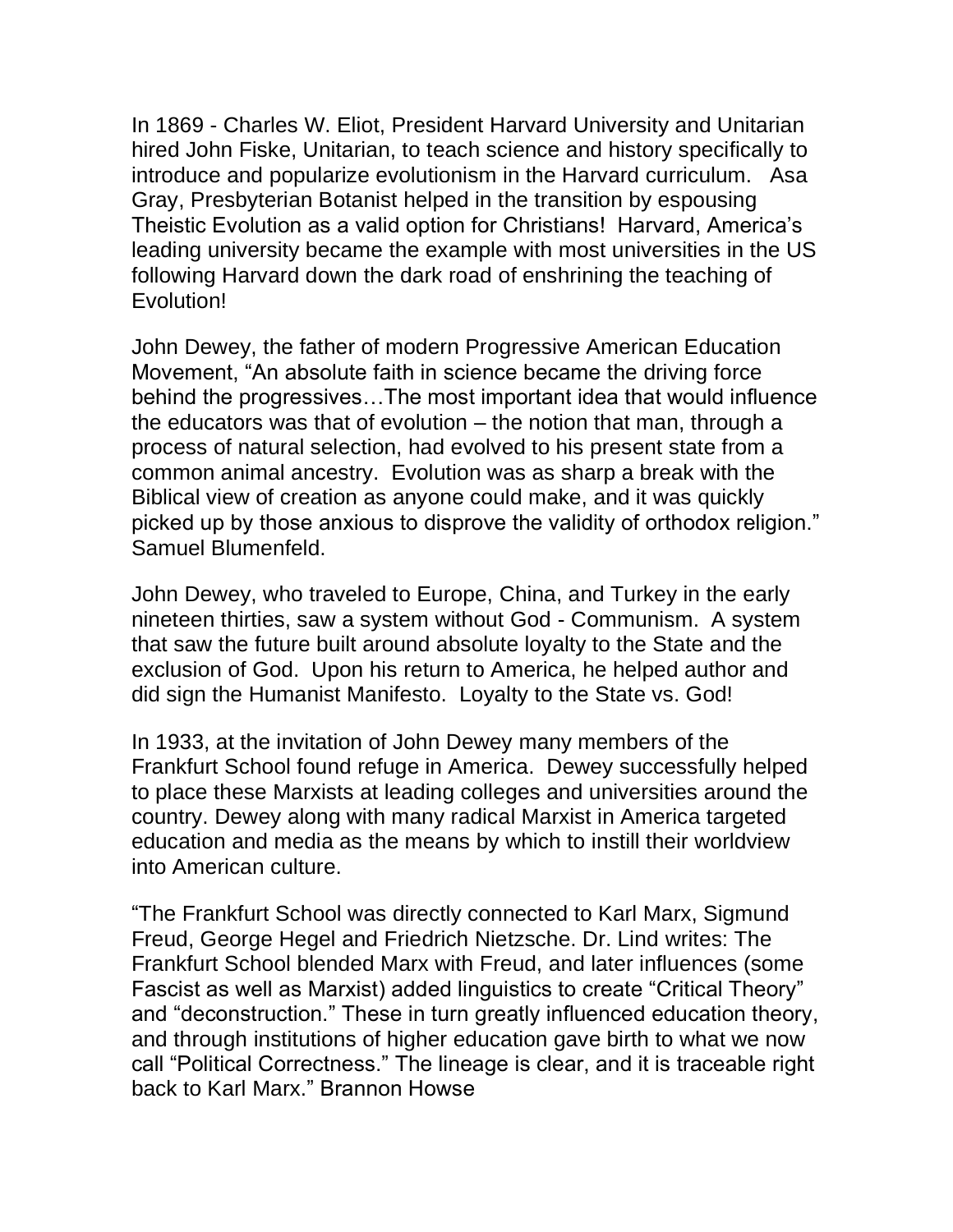https://www.worldviewweekend.com/worldviewpedia/transcript/frankfurt -school-short-bio-sketch

John Dewey's efforts contributed to the government we have today since it has been shaped so much by graduates of this modern system of education. "The belief in political fixity, of the sanctity of some form of state consecrated by the efforts of our fathers and hallowed by tradition, is one of the stumbling-blocks in the way of orderly and directed change."

John Dewey had great influence in the National Education Association founded in 1857 and with the teachers and the most powerful union in the US in control of content in textbooks it totally reshaped America's schools. He has had a profound influence of generations of philosophers and teachers – especially today.

Our modern education system is based on a Humanist Philosophy built around the pillars of Evolution, Relativism and Positivism. "The underlying assumption of progressive education was that the child is simply an evolved animal and must be trained as such – not as an individual created in God's image with tremendous potential as individual. A child was considered but one member in a group and therefore must be trained collectively to fit into his or her appropriate place in society." Dr. Henry Morris.

The hearts of our children are the goal of those who have taught against absolutes and encouraged 'relative positivism' as a way of thinking based on loose association (group think) and are calling it higher order thinking. We go back to Nimrod and what do we have – one government, one economy, one language, one religion – humanism. Remember what the former "First Lady" said, "it takes a village to raise a child!" And if the UN has its way the parent will lose totally authority of the education or raising of their own children.

Be on guard for phrases like "Changes in education for excellence" or "higher order thinking" or "critical thinking" (CRT); because most of those actions covered by those words are used to destroy faith in God.

William Bennett, past Secretary of Education has called the educational system a 'blob'. If you stop it in one place, it just pours out in someplace else. If you ask for responsibility in one place, it just shifts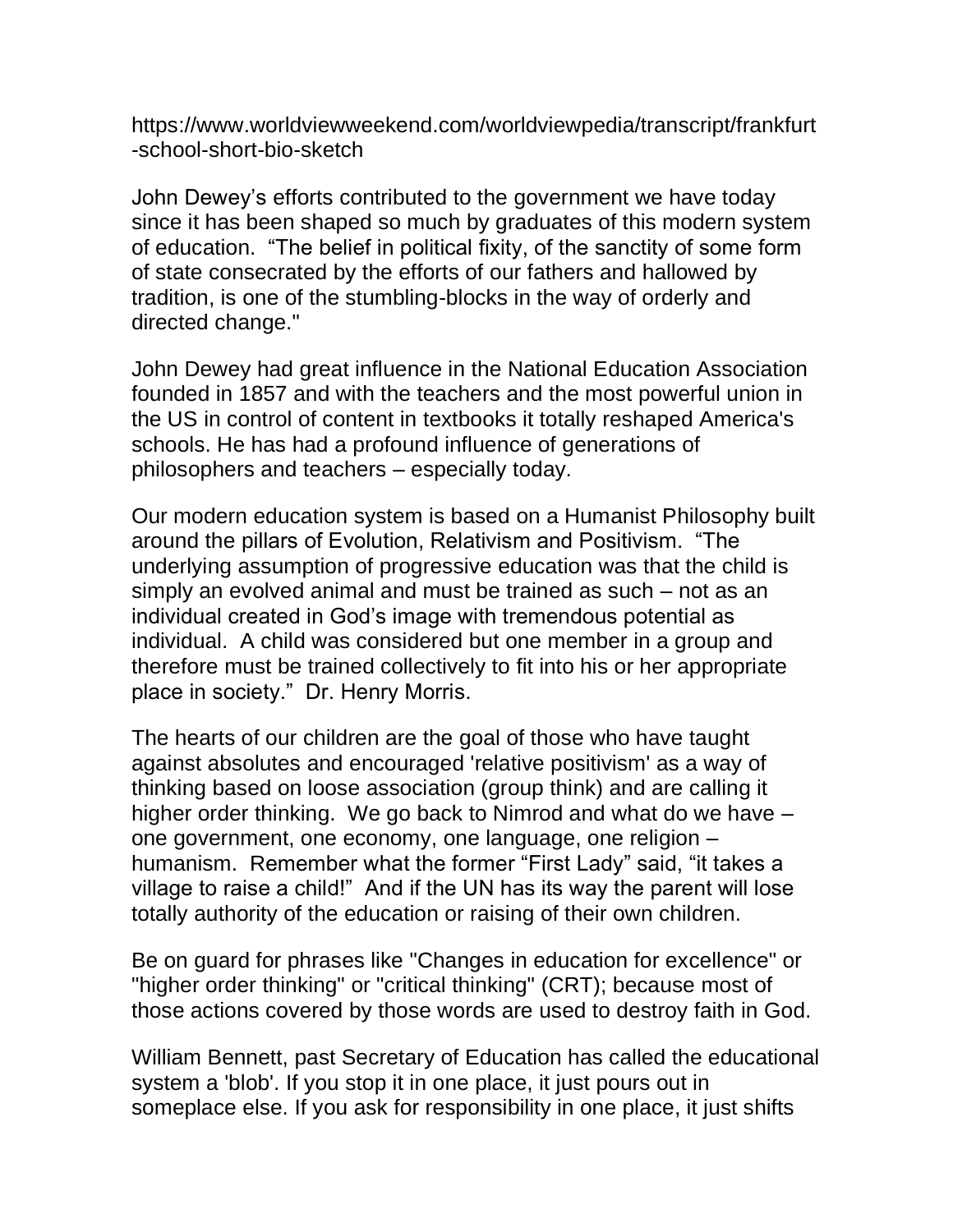the blame or question to someplace else. It includes the humanist favoring news reporters where they exist, the humanists in the N.E.A., and within each school system who do not teach God, and the U.S. Dept. of Education with its funds allocated to the "relativist, positive, no absolute standard " teaching methods that have done away with the absolute standards of teaching that helped us put men on the moon.

Christian class books used to have little children reading stories with moral values and life helping information in them. Then the system switched to brainless Dick and Jane and from that to the current mass of nonsense and chaos books that fill our elementary schools. For example of a current title in elementary reading, I give you, "The Upside Down School".

Rather than building values, such books are acclimating our children to nonsense so they can equate anything with anything, another example of Chaos instead of Ordered Systems, or Relative Values verses the Absolutes of Christianity on which this nation was built. Restore values for our children!!!

1962; Engel v. Vital, prayer in public schools, was declared by the Supreme Court to be unconstitutional, and the Church was silent while it volunteered to remove itself into the safety of its sanctuaries.

1963; School District of Abington Township v. Schempp, ruled that the reading of Scriptures was no longer allowed in public schools, and the Church was silent while it volunteered to remove itself into the safety of its sanctuaries.

1980; the Court ruled in Stone v. Graham the Ten Commandments Cannot Be Posted In Schools stating It was unconstitutional for students to see the Ten Commandments since they might read, meditate upon, respect, or obey them, and the Church was silent while it volunteered to remove itself into the safety of its sanctuaries.

This is what we are left with - Consider this viewpoint from the New Standard of American History.

Man emerged from the slime of a soupy organic ocean as he evolved from a protozoa form to higher and higher forms. So man is growing up. There was not a fall as the Bible teaches, but an upward evolution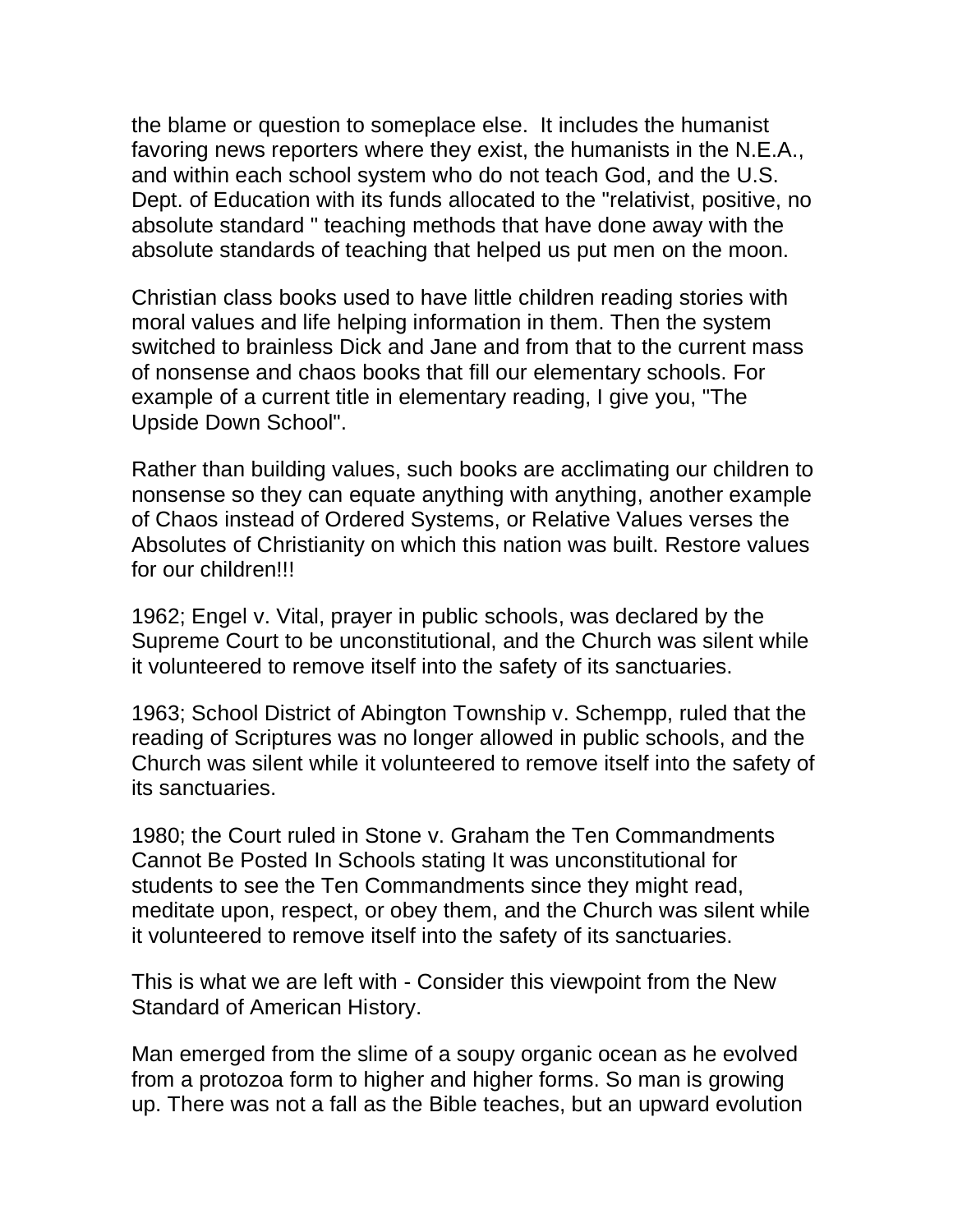and therefore no need for a Savior. And as the humanists write, if man is going to be saved, he must do it himself. After many tribes of people grew, different ways of solving problems grew. Idols and many gods were one way man evolved to cope with his problems.

Then in the middle of civilization after man had been existent for thousands or millions of years, some small tribe called the Jews developed a system to cope with their problems, but their system was different, it was called monotheistic. And out of that failed system came what is called Christianity. But other systems were competing with Christianity and grew even bigger such as Buddhism and Islam and Brahman. Today, dear students, we have the advantage of 'higher critical thinking' and as you compare and analyze the way those religions competed for converts, you can see how they slowly died out because their hope in God wasn't really solving problems. They still had wars and hunger and even killed one another in the name of their religions. So today, we clearly know that only man with clear thinking logic can save himself from his own problems. And as the new state religion of humanism, logic and reasoning by man, grows we will see the wonderful man made institutions of international scope solve the problems of our world. Man made cooperation for peace through the United Nations, the World Bank, and other such agencies are our way for peace in the new world economic order.

Julian Huxley quote, "the task before UNESCO is necessary, is opportune, and, in spite of all multiplicity of detail, is single. That task is to help the emergence of a single world culture, with its own philosophy and background of ideas, and with its own broad purpose. That is opportune, since this is the first time in history that the scaffolding and the mechanisms for world unification have become available, and also the first time that man has had the means (in the shape of scientific discovery and its applications) of laying a world-wide foundation for the minimum physical welfare of the entire human species. And it is necessary, for at the moment two opposing philosophies of life confront each other from the West and from the East.

You may categorize the two philosophies as two super-nationalisms; or as individualism versus collectivism; or as the American verses the Russian way of life; or as capitalism verses communism; or as Christianity verses Marxism; or in half a dozen other ways. Can this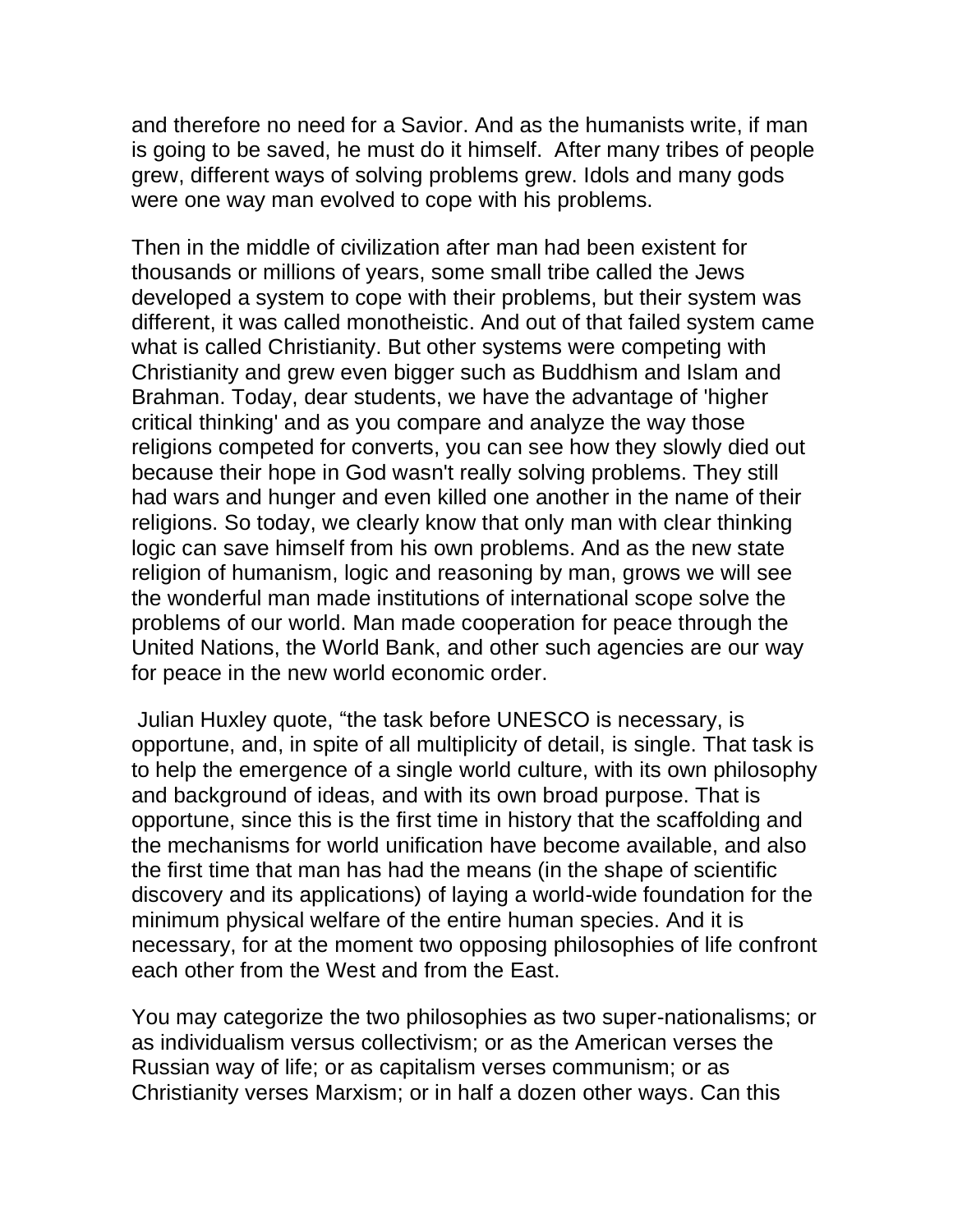conflict be avoided, these opposites be reconciled, this antithesis be resolved in a higher synthesis? I believe not only that this can happen, but that, through the inexorable dialectic of evolution, it must happen." Julian Huxley, UNESCO: *Its Purpose and its Philosophy* (Public Affairs Press, 1947)

Revelation 12:19, So the great dragon was cast out, that serpent of old, called the Devil and Satan, who deceives the whole world; he was cast to the earth, and his angels were cast out with him.

## **Our Choices Have Consequences**

2017–18 School Year - 422,800 violent incidents – National Center For Educational Statistics

Eric Harris Columbine High School Shooter said, "You know what I love? Natural Selection it is the best thing that ever happened to the earth getting rid of all the stupid and weak organisms." He even wore a tee-shirt which read Natural Selection on the day of the shooting. Both Eric and Dillon badgered the students asking over and over do you believe in God setting them up as more powerful than God. April 20 was the birthday of their hero Adolf Hitler.

John 11:35, Jesus Wept! A tile made by a student as part of a memorial for those killed was not allowed to be displayed even after the Columbine Shooting!

# **Conclusion**

Herbert Spencer, who we mentioned earlier as the developer of the idea of 'Social Darwinism' outlined five ultimate scientific ideas: time, force, action, space, and matter. According to Spencer they comprise everything that is susceptible to scientific examination. He said, everything that can be known or observed by science fits into one of those categories, and nothing can be truly said to "exist" outside of them.

Interesting you will find in the very first sentence in the Bible Genesis 1:1 – "In the beginning" =  $TIME - "God" = FORCE - "Created" =$ ACTION – "The Heavens" = Space – "And the Earth" = MATTER! "Genesis 1:1 is unique in all literature, science, and philosophy. Every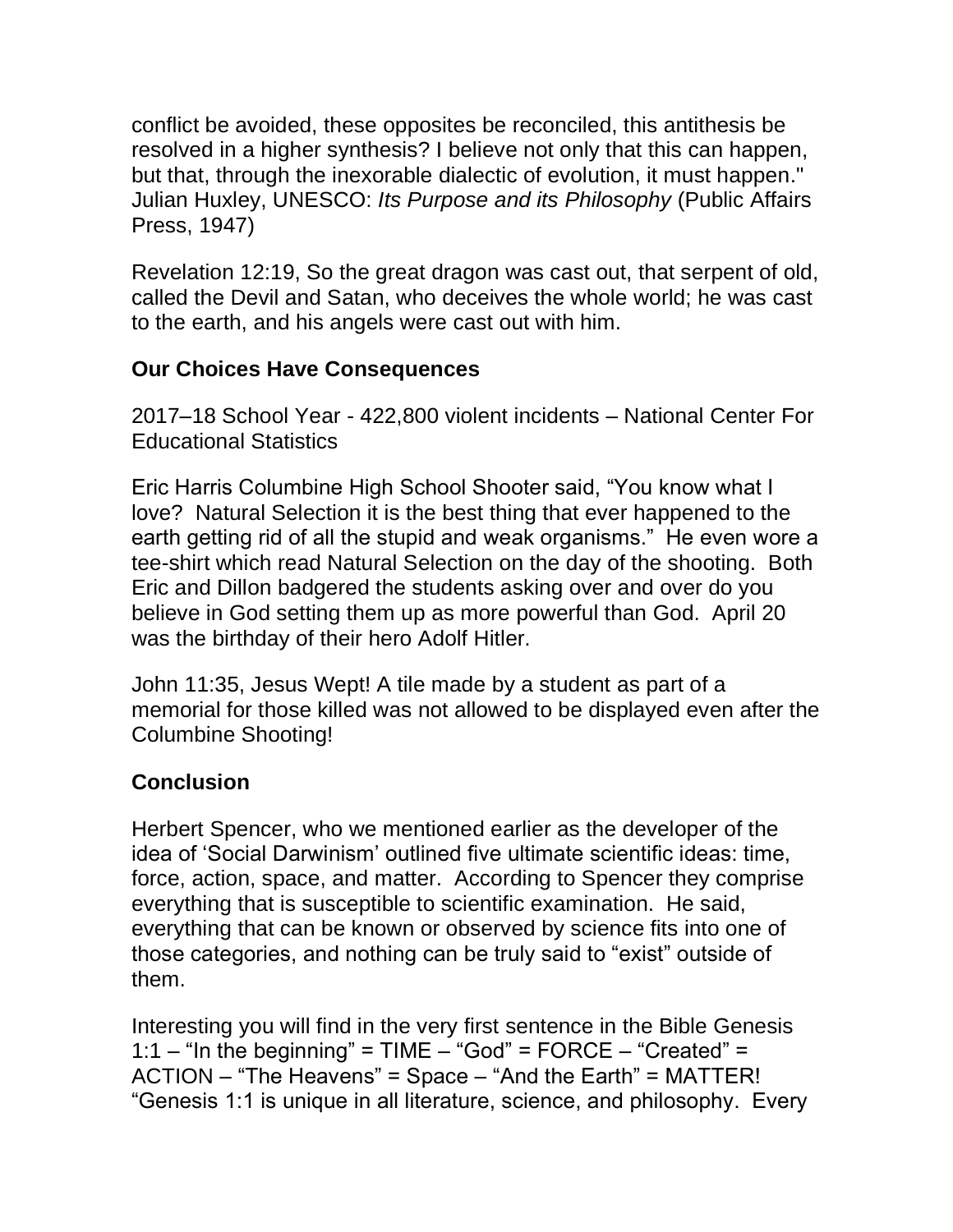other system of cosmogony, whether in ancient religious myths or modern scientific models, starts with eternal matter or energy in some form, from which other entities were supposedly gradually, derive by some process. Only the Book of Genesis even attempts to account for the ultimate origin of matter, space, and time, and it does so uniquely in terms of special creation." Dr. Henry Morris

To summarize Darwinian Evolution is all about man's sheer love of sin. People want to be comfortable in their sin and the best way to do that is to eliminate the God of the Bible. By giving Time and Chance creative ability you get rid of God. Irrationality is accepted just so people can live a life guilt-free and shamelessly with their own sins. Isaiah 5:20, Woe to those who call evil good, and good evil; Who put darkness for light, and light for darkness; Who put bitter for sweet, and sweet for bitter!

"Essentially, mankind has only two choices. Either we have evolved out of the slime and can be explained only in a materialistic sense, meaning that we are made of nothing but the material or we have been made on a heavenly pattern." Douglas Kelly, professor at Reformed Theological Seminary

## **WORD**

Job 38:4-41 "Where were you when I laid the foundation of the earth? Tell me, if you have understanding. 5 Who determined its measurements—surely you know! Or who stretched the line upon it? 6 On what were its bases sunk, or who laid its cornerstone, 7 when the morning stars sang together and all the sons of God shouted for joy? 8 "Or who shut in the sea with doors when it burst out from the womb, 9 when I made clouds its garment and thick darkness its swaddling band, 10 and prescribed limits for it and set bars and doors, 11 and said, 'Thus far shall you come, and no farther, and here shall your proud waves be stayed'? 12 "Have you commanded the morning since your days began, and caused the dawn to know its place, 13 that it might take hold of the skirts of the earth, and the wicked be shaken out of it? 14 It is changed like clay under the seal, and its features stand out like a garment. 15 From the wicked their light is withheld, and their uplifted arm is broken. 16 "Have you entered into the springs of the sea, or walked in the recesses of the deep? 17 Have the gates of death been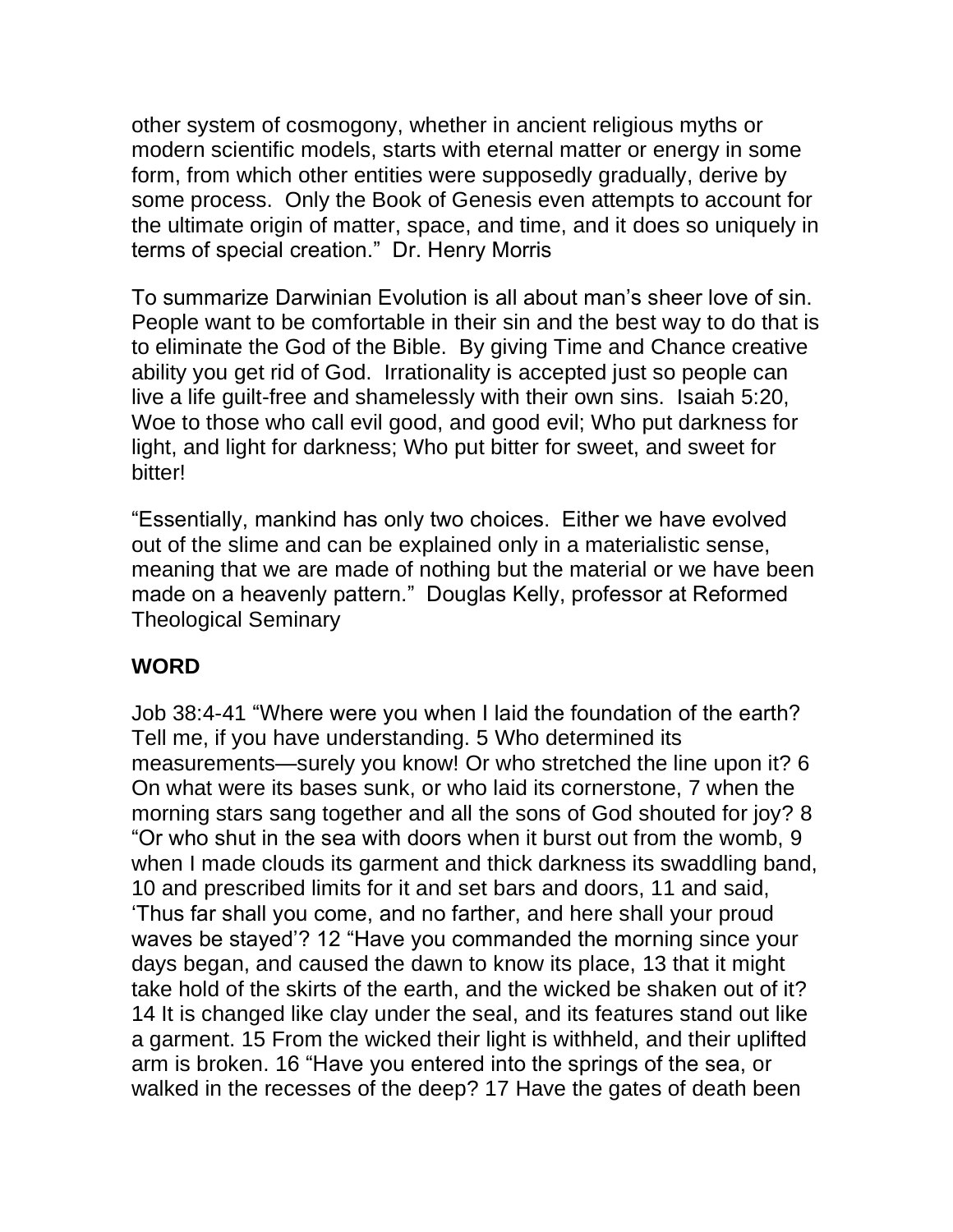revealed to you, or have you seen the gates of deep darkness? 18 Have you comprehended the expanse of the earth? Declare, if you know all this. 19 "Where is the way to the dwelling of light, and where is the place of darkness, 20 that you may take it to its territory and that you may discern the paths to its home? 21 You know, for you were born then, and the number of your days is great! 22 "Have you entered the storehouses of the snow, or have you seen the storehouses of the hail, 23 which I have reserved for the time of trouble, for the day of battle and war? 24 What is the way to the place where the light is distributed, or where the east wind is scattered upon the earth? 25 "Who has cleft a channel for the torrents of rain and a way for the thunderbolt, 26 to bring rain on a land where no man is, on the desert in which there is no man, 27 to satisfy the waste and desolate land, and to make the ground sprout with grass? 28 "Has the rain a father, or who has begotten the drops of dew? 29 From whose womb did the ice come forth, and who has given birth to the frost of heaven? 30 The waters become hard like stone, and the face of the deep is frozen. 31 "Can you bind the chains of the Pleiades or loose the cords of Orion? 32 Can you lead forth the Mazzaroth in their season, or can you guide the Bear with its children? 33 Do you know the ordinances of the heavens? Can you establish their rule on the earth? 34 "Can you lift up your voice to the clouds, that a flood of waters may cover you? 35 Can you send forth lightnings, that they may go and say to you, 'Here we are'? 36 Who has put wisdom in the inward parts or given understanding to the mind? 37 Who can number the clouds by wisdom? Or who can tilt the waterskins of the heavens, 38 when the dust runs into a mass and the clods stick fast together? 39 "Can you hunt the prey for the lion, or satisfy the appetite of the young lions, 40 when they crouch in their dens or lie in wait in their thicket? 41 Who provides for the raven its prey, when its young ones cry to God for help, and wander about for lack of food?

#### **WORSHIP**

Luke 4:8 And Jesus answered him, "It is written, "'You shall worship the Lord your God, and him only shall you serve.'"